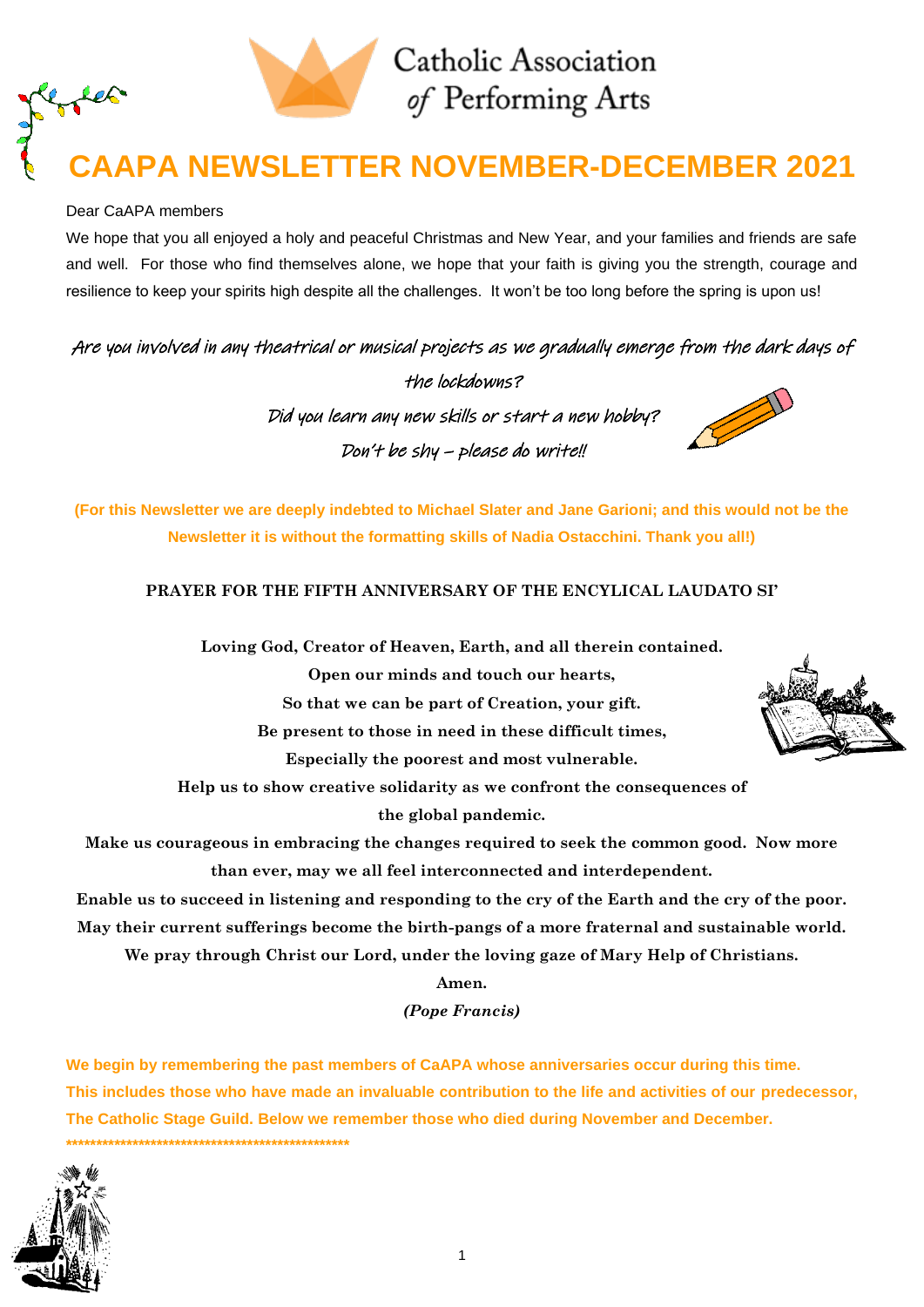

## **IN MEMORIAM**

### **\*\*\*\*\*\*\*\*\*\*\*\*\*\*\*\*\*\*\*\*\*\*\*\*\*\*\*\*\*\*\*\*\*\*\*\*\*\*\*\*\*\*\*\*\*\*\***

**\*\*\*\*\*\*\*\*\*\*\*\*\*\*\*\*\*\*\*\*\*\*\*\*\*\*\*\*\*\*\*\*\*\*\*\*\*\*\*\*\*\*\*\*\*\*\***

### **NOVEMBER**

- **1987 Eamonn Andrews: Chairman & Vice President**
- **1991 Ida Forbes-Robertson**
- **1996 Dame Joan Hammond Dbe, Cmg: Vice President**
- **1999 Ian Bannen: Vice President**
- **2004 Derrie Hanly: Honorary Treasurer**
- **2010 Pauline Sitwell**
- **2015 Paul Randall**
- **2018 Jeanne Mockford**
- **2018 Canon John Mcdonald**

### **DECEMBER**

- **1992 Cyril Conway: Honorary Treasurer**
- **1992 Michael Robbins: Vice President**
- **1994 Vere Laurie**
- **1995 Fr Francis Frayne**
- **1997 George Walshe**
- **1998 Jack Wilby: Honorary Northern Secretary**
- **2002 Mgr George Tancred: National Chaplain**
- **2003 J.Brian Faul: Honorary Treasurer**
- **2005 Audrey Joyce: Vice Chairman**
- **2006 Neil Macleod**
- **2007 Thora Tolson: Committee Member**
- **2009 Alan Martell**
- **2010 Kitty Fitzgerald**
- **2011 Phyllis Roe**
- **2011 Hal Dyer**
- **\*\*\*\*\*\*\*\*\*\*\*\*\*\*\*\*\*\*\*\*\*\*\*\*\*\*\*\*\*\*\*\*\*\*\*\*\*\*\*\*\*\*\*\*\*\*\***

*These reminiscences come from the extraordinary memory of Michael Slater!*

A memorial to **EAMONN ANDREWS** is at *Our Lady of Grace in Chiswick*. It's to the left of the sanctuary in *St Edmund's Chapel.* The memorial consists of an icon created by a Russian artist known to **Monsignor Jim Curry**, who was parish priest of the church and a friend and supporter of the Catholic Stage Guild.

**DAME JOAN HAMMOND** was an Australian operatic soprano, singing coach and champion golfer.







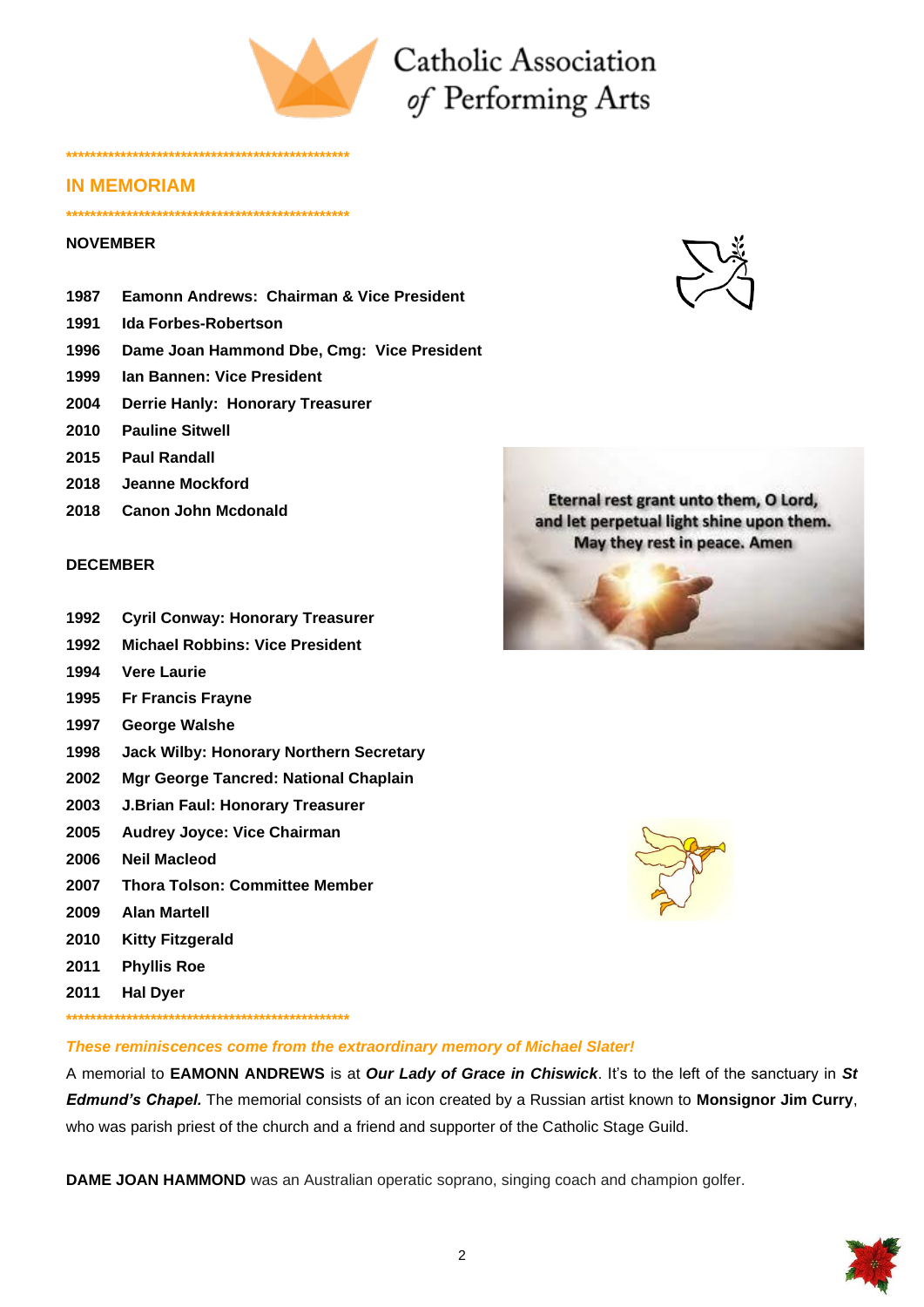



## *What follows is a letter from Ian Bannen's widow Marilyn, sent to Michael Slater:*

*I met Ian when I was 18; I loved him from that moment and knew he was the man with whom I wished to spend my life – the man with whom I wished to grow old. We grew 38 years older together, but not as old as I would have liked. Those years are irreplaceable, and I treasure them.*

*I have received many hundreds of letters…many from people he had met and helped in the course of doing what he felt to be the most important work in life – visiting the elderly, the sick, the dying and the bereaved – and doing so quietly and without fanfare. Supporting small unknown charities because they were small and unknown and lacked glittering support. A Samburu tribesman, in a remote village in Kenya, who had worked on the film Ian had made there in 1998, wrote simply and movingly, his pencil-addressed envelope a testament to Ian: The Chief Wife*

*Mr Ian Bannen Gentleman England*

*Last summer Ian received a letter via This is Your Life from a 92-year-old lady living in a nursing home. She recalled the day, almost 50 years before, when he had burst into the bank where she worked, with his first pay cheque for one line in a film. He had picked her up from her seat and waltzed her around the bank three times singing 'my first film, my first film!' She said she had followed his career from that moment and asked for an autographed photo. Ian at once dialled 192, got her number and phoned her; they talked for half an hour, and he arranged to visit for tea. That was the person he was.*

*Urgent letters from business people, invitations to grand occasions would lie unattended for weeks, but not so a letter from someone needing help or just cheering up.*

*The only way I can start each day is to search for and then count blessings – the blessing of instantaneous death at the height of his career, with 8 scripts waiting and never having to endure the pain and suffering which can accompany old age. The blessing of never having had to give up his work, which would have broken his heart, and the blessing of 38 years of huge happiness together. I am blessed to have been loved by him so absolutely. He lighted a candle in the heart of everyone he met, especially mine. Please remember him always in your prayers…*

**DERRIE HANLY** was not an actor but gave tremendous service to the **Catholic Stage Guild.**

**PAULINE SITWELL**, of the famous Sitwell family, was a very committed Committee member. **Michael S** recalls *"I attended her funeral and realised I was completely ignorant of her life. Having heard of the life she led, I had such regret that I hadn't had more opportunities to speak with her. She was an inspiring lady – every winter, just before Christmas, she used to assist in taking disabled children skiing to Europe."*

**PAUL RANDALL** was a committee member of the CSG for many years and a very dedicated amateur actor.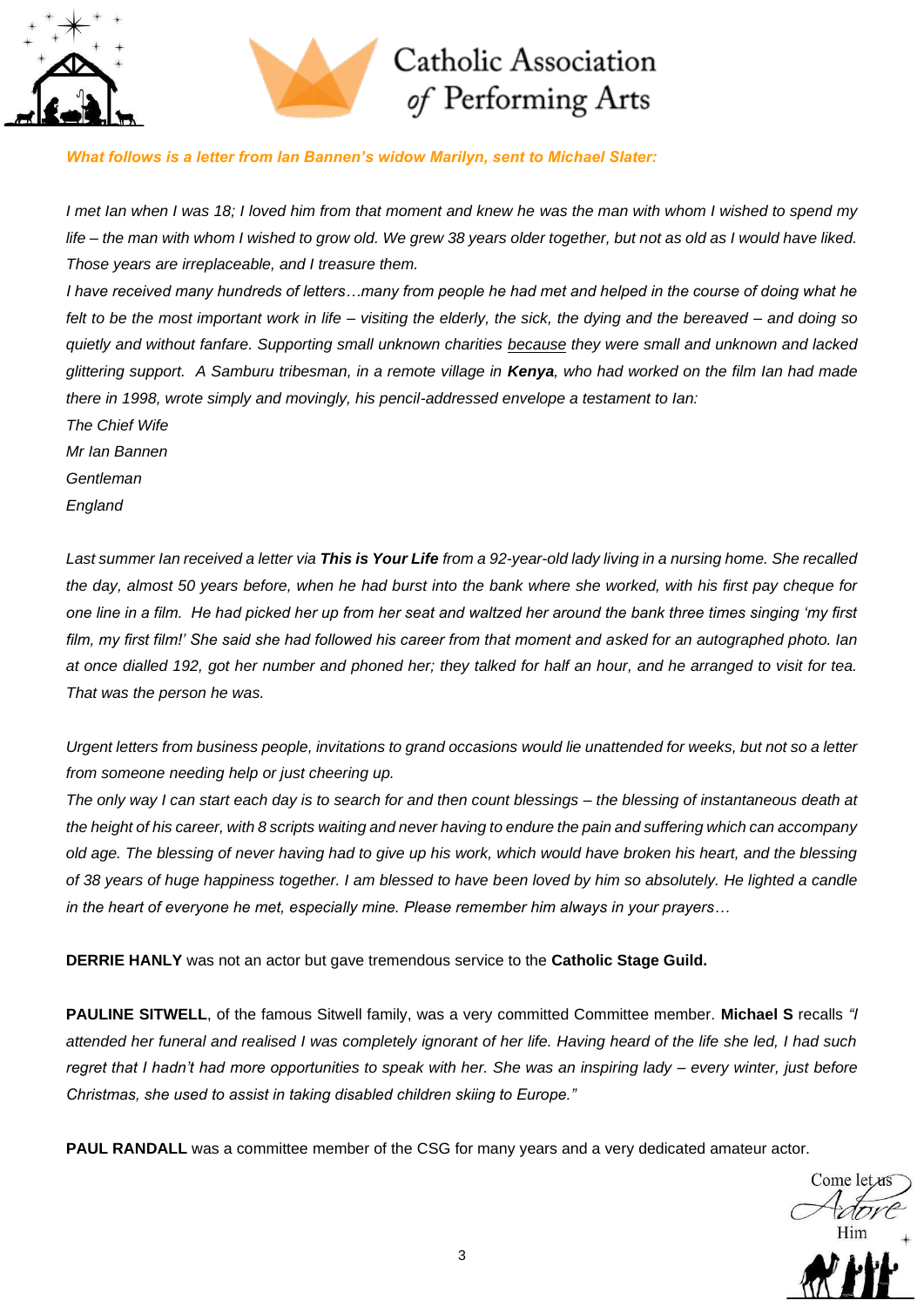



**JEANNE MOCKFORD**, an actress and a great friend of **Frankie Howard**. You could spot her in *Up Pompeii*, carrying an urn, exclaiming 'Woe is me; woe is me!'

One of **CANON JOHN MCDONALD**'S favourite sermon topics was relating the story of his time in *New York*; someone asked him how he could get to *Carnegie Hall*. *Fr John* replied '*practise'*.

**CYRIL CONWAY,** father of *Gabby Lister*; Michael states that no-one could have given more dedicated service to keeping the finances of the Guild in order. At an AGM, as he was delivering his Treasurer's report, his dear wife Louise roared "*Speak up!"* from the back of the hall. Dear Cyril carried on regardless.

**Michael S** first met **MICHAEL ROBBINS** in *On The Buses*. Like many actors who had made their names in a TV series, he had actually had a distinguished career in the theatre before. He became most supportive and a dear friend of the CSG, attending many events.

**VERE LAURIE**, was a very popular BBC producer and everyone who worked with him appreciated his warmth and kindness.

**GEORGE WALSHE,** perhaps because of his Irish upbringing, always insisted on fish at the Annual Dinner held, of course, on a Friday!

**JACK WILBY** managed the CSG's Northern branch for many years.

**J.BRIAN FAUL** was for many years the administrator at *Allen Hall*, the diocesan seminary. A delightful man, he and his wife Ann both shared a love of *Paris*.

**AUDREY JOYCE** was a committed *Vice Chair* and, with her husband Richard, created many joyful evenings at the CAA.

**NEIL MACLEOD** travelled to *Lourdes* with the diocese and once gave a monologue that moved everyone to tears.

**THORA TOLSEN** was also a Committee member and lived in *Covent Garden*. After her death she left Michael Slater the brass makeup mirror that had been used by Eileen Herlie *(famous in a West End production of Jean Cocteau's The Eagle has Two Heads and for playing Gertrude in Olivier's film version of Hamlet).*

**MONSIGNOR GEORGE TANCRED** was a tremendous 'character'! When *Miss Saigon* was playing at the Theat*re Royal, Drury Lane*, the first question the Filipino members of the cast asked when they landed at Heathrow was *'where is the nearest Catholic church?'* The Monsignor's response? *He celebrated mass in the Theatre Royal for the company.*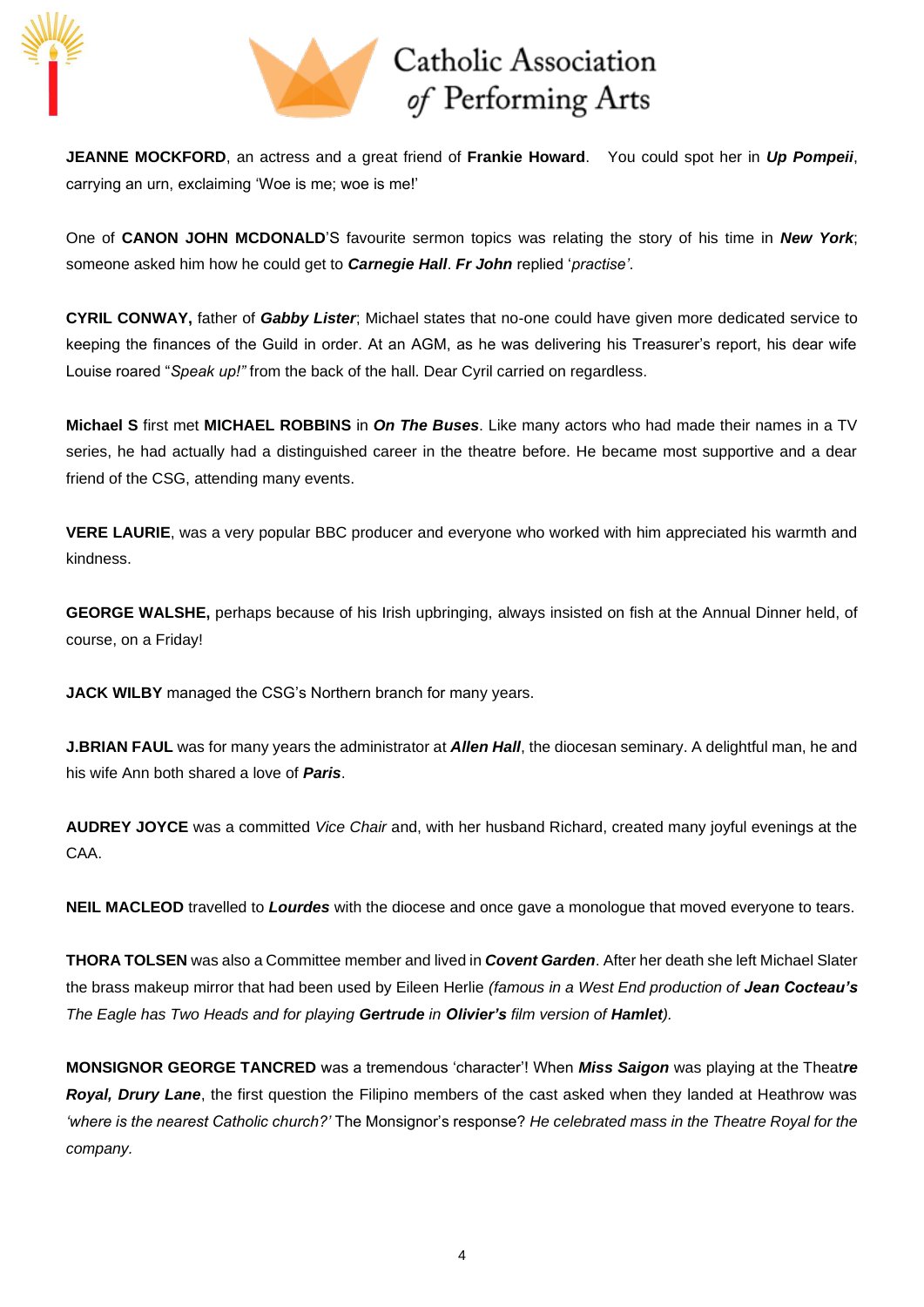





**ALAN MARTELL** was renowned for spending almost half an hour at an AGM chastising the Committee for using first-class stamps (when they used such things!)!

**KITTY FITZGERALD** had been a member of the **CSG** since the days of the *Interval Club*\* on *Dean Street, Soho*, where she rubbed shoulders with the likes of **Rex Harrison, James Mason** and **Joan Collins**. *(\*The Interval Club was on the site of what is now the Soho Theatre).*

**HAL DYER** was a most distinguished actress and the wife of **Michael Robbins**. She will always be remembered for her brilliant one-woman show on the life of **Ellen Terry**, which she performed at the *old Theatre Museum in Covent Garden.*

### **\*\*\*\*\*\*\*\*\*\*\*\*\*\*\*\*\*\*\*\*\*\*\*\*\*\*\*\*\*\*\*\*\*\*\*\*\*\*\*\*\*\*\*\*\*\*\***

And now … we are indebted to Jane Garioni for recording in pictures the antics at the CaAPA 2021 Annual Christmas Dinner, held at the CAA in Covent Garden in December. A good time was had by all! What larks!

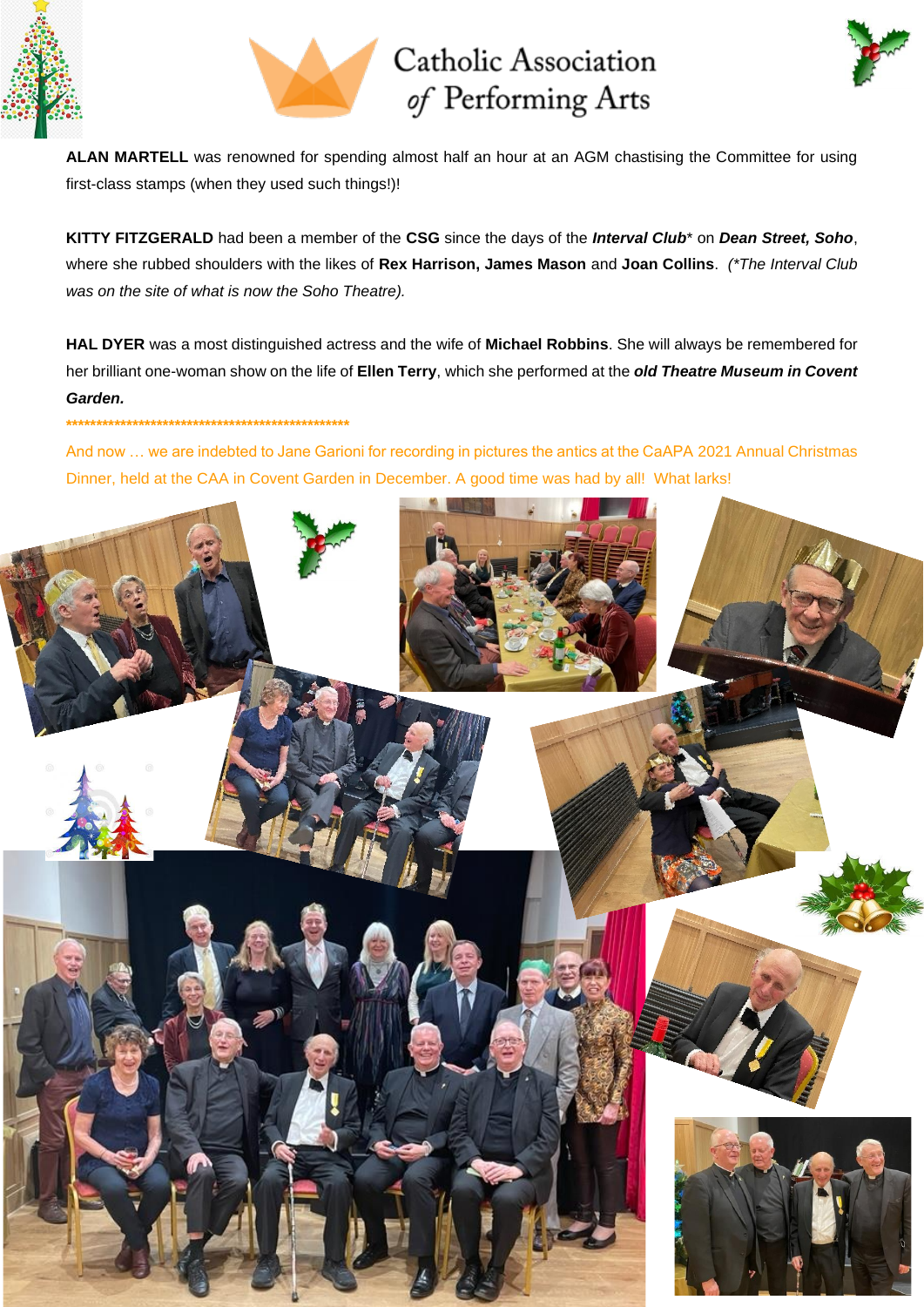





**We owe so much to the organising talents, administrative patience and sheer tenacity of a few trusty souls for actually ensuring that the Dinner took place in a time of Covid. But none more so than our wonderful MC Michael Slater!** 

*(Above you see Michael and Jane enjoying a cuddle, our esteemed chaplains enjoying a chat and a laugh and members of CaAPA enjoying an impromptu carol concert after dinner, masterminded so expertly by dear maestro Richard Codd who had travelled all the way from Winchester. A fitting 'theatrical' finale to the Catholic Association of Performing Arts' Annual Christmas Dinner.)* 

**Thank you to everyone who was able to attend and celebrate!**

#### **\*\*\*\*\*\*\*\*\*\*\*\*\*\*\*\*\*\*\*\*\*\*\*\*\*\*\*\*\*\*\*\*\*\*\*\*\*\*\*\*\*\*\*\*\*\*\***

## **FILM: THE EYES OF TAMMY FAYE** *by Kristina Cooper Jan 16th, 2022*



**Tammy and Jim Bakker** were a high-profile American televangelist couple, who ran the **Praise the Lord Television network**, and who came to grief in the 1980s in a celebrated fraud/misappropriation of funds scandal. Jim Bakker was jailed while Tammy, with her panda eyes and sequined shoulder pads, was pilloried in the popular press as much for her inexorable taste as her excessive lavish spending. The couple were an embarrassment to the serious church.

Thus, it is interesting that their lives and ministry should be the subject of a film produced by and starring award winning *Hollywood actress* **Jessica Chastain**, who plays **Tammy Faye Bakker**. It is a tour de force on Chastain's part as she plays Tammy from the moment she meets Jim (played by **Andrew Garfield**) at Bible college as a freshfaced young woman, to the heavily made up rather grotesque woman at the end of her life. Despite the extravagant wigs and OTT outfits, (one of the delights of the film!) Chastain manages to preserve Tammy's essential sweetness and innocence underneath all this.

I was fascinated that the Bakker's lives would even be considered suitable material for a Hollywood film and interested to see how the couple and their Christian faith would be portrayed. To my surprise the film was surprisingly sympathetic to the couple and their faith was not mocked. The wrongs of their lives were not hidden, but because of the nuanced script and performances by Chastain and Garfield (who played the hero in Hacksaw Ridge), you went away from the film with less judgement and more understanding and compassion for the reasons they behaved the way they did.

Both Faye and Bakker came from poor backgrounds and simply wanted the lifestyles and success they saw among the established Christian leaders around them. The couple early on realised there needed to be a bit more fun in faith if they wanted to reach their contemporaries. Beginning with puppet shows, they moved on to chat shows, and tv specials with singing and dancing. The Gospel itself might have got a bit side-lined in the process but The Praise the Lord TV became the largest Christian network in the world. The couple then went on to develop USA Heritage a Christian theme park. But all this, together with their lavish lifestyles, was sucking up more and more money, and their debts mounted. Clearly out of their depth but unwilling to face reality they continued to behave like teenagers out on the town with dad's credit card.

A precursor to **Oprah Winfrey** and other chat shows where guests bear all, Tammy paved the way, sharing everything about her life and thoughts, without filter. This proved to be pure television gold, which her husband cannily